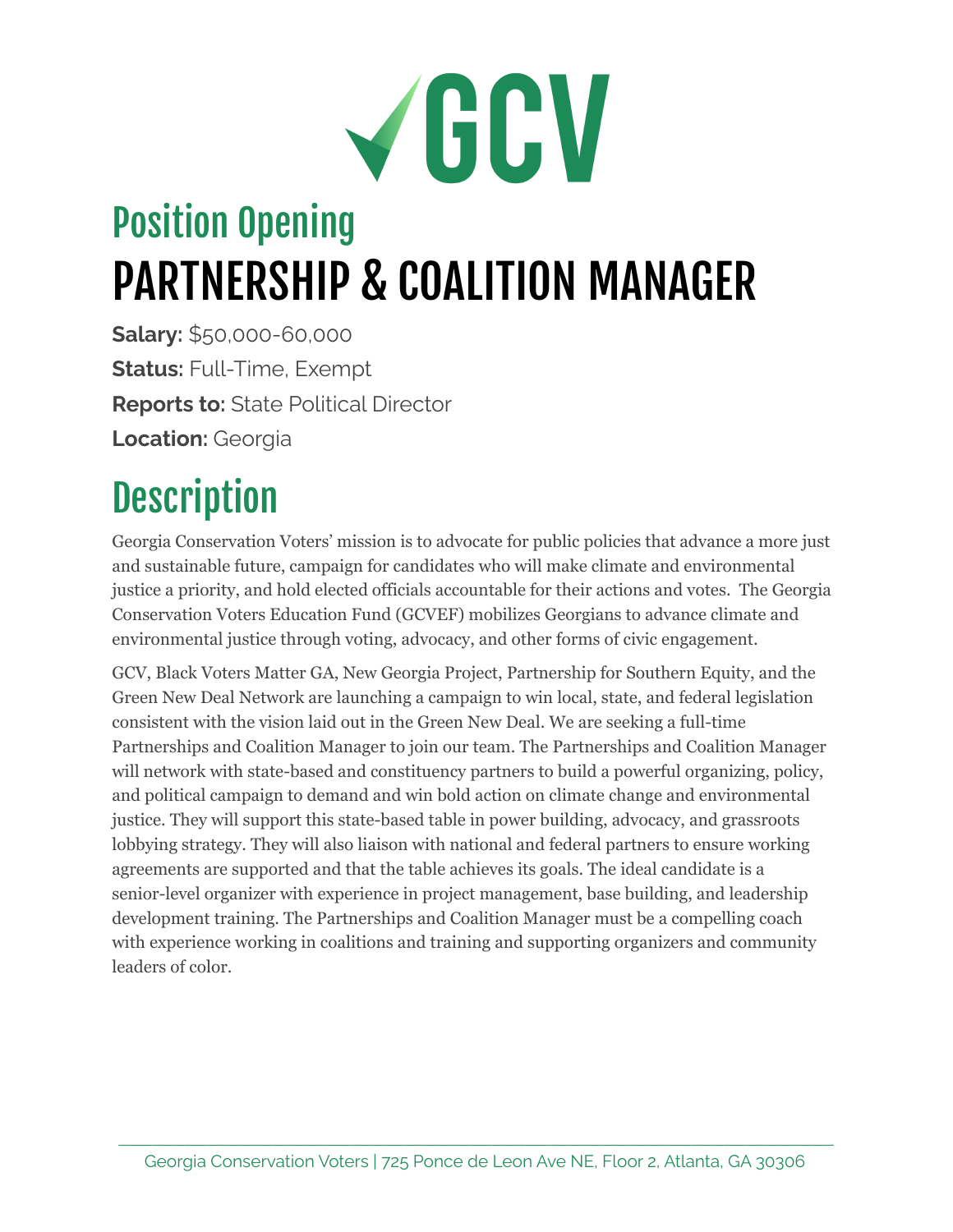#### Responsibilities

- Conduct regular calls and check-ins with state and national partners to develop and implement campaign benchmark goals and objectives.
- Work with state and national partners and tables to develop strategies that move skeptical members of Congress, state leadership, or other local leaders to open-minded, supportive champions.
- Track and seize state, federal, and local campaign opportunities to mobilize around.
- Provide coaching and management, develop individualized and detailed goals and work plans, and support volunteer and or staff organizers amongst coalition partners via mentorship and weekly check-ins on progress to meeting goals.
- Develop training to ensure that partners can implement organizing strategies and tactics such as phone banking, door-to-door canvassing, house meetings, and digital and online organizing.
- Ensure that organizers and community leaders have the tools to successfully design, implement, and adjust issue campaigns grounded in a community-centered theory of change, such as power mapping, media, and public and online engagement.
- Work with the State Political Director and state and national partners organizations to create systems to monitor and evaluate the field operation's success and challenges.
- Develop and test effective and new organizing strategies, tactics, and tools that engage our communities and leaders, resulting in local policy victories on environmental justice priorities and the formation of solid and creative partnerships.
- Work with the State Political Director to develop a culture of transparency, collaboration, and joy amongst state table partners.
- Provide timely reports to the GCV and GNDN staff about campaigns and organizing progress.
- Other responsibilities as assigned.

#### **Qualifications**

• Work Experience: Required: 3-5 years experience working on community or labor organizing movement-building efforts, including several years of direct supervisory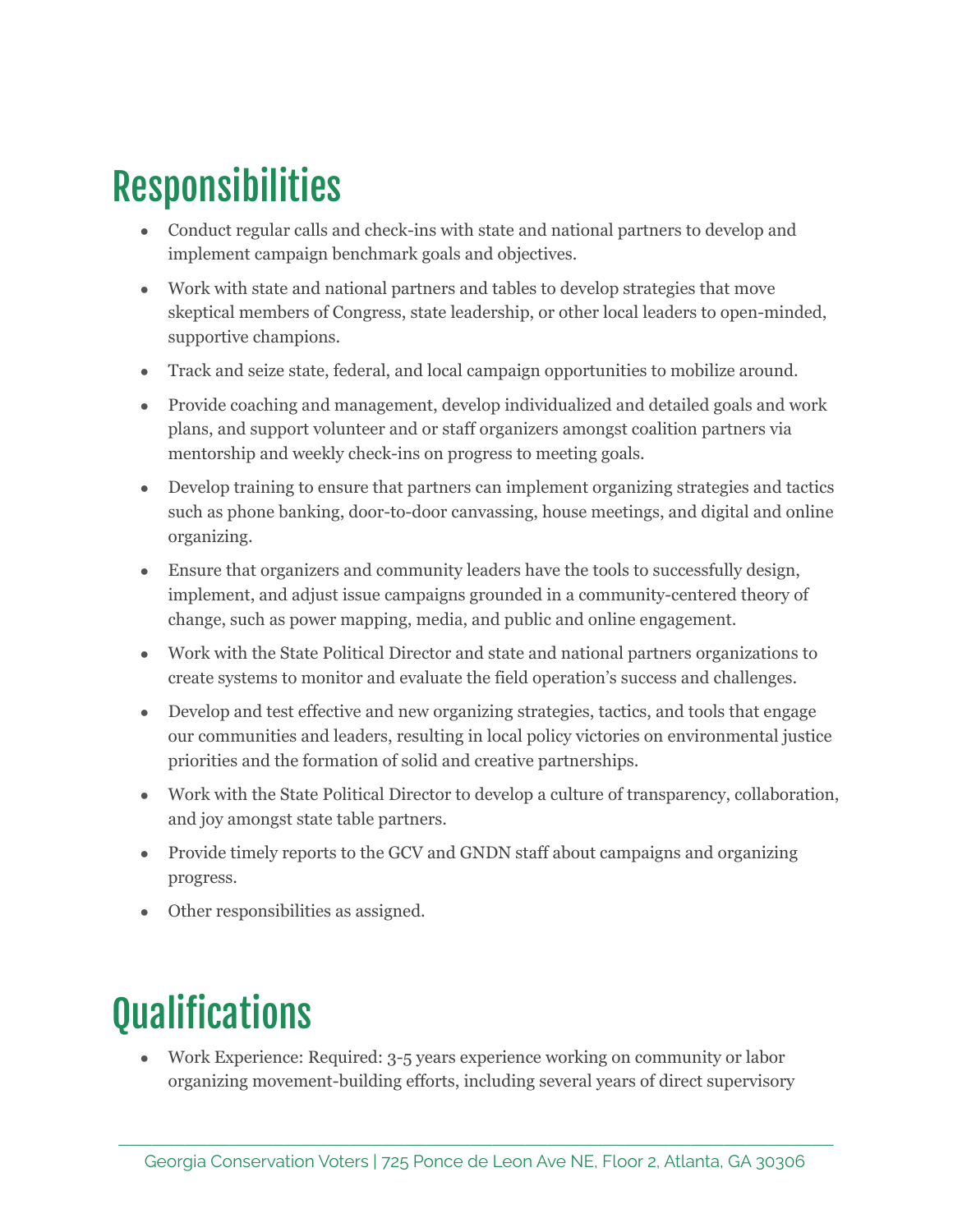experience, including staff and volunteer leadership training experience. Must also have experience in issue organizing campaigns with communities of color and working with coalition partners. Preferred - experience developing and overseeing issue campaigns driven by community organizing, including campaign planning, accountability measures, and tracking progress.

- Skills: Required Demonstrated ability to build solid and focused coalitions or formations of organizations rooted in equity to achieve policy and political aims; Comfortable with building accountable organizational relationships based on mutual trust, performance, and benchmarks; Familiarity with community organizing networks, climate justice organizations, and past national policy campaigns; Deep, nuanced understanding of inside/outside strategies, the interconnectedness between institutional power, mobilizing people, and movement support; Excellent communications skills - listening, speaking, and written; Attention to detail and commitment to an exceptional quality of work; Solid analytical skills, especially in the areas of assessing organizational strengths and weakness, identifying gaps, understanding political trends, etc.; Ability to juggle multiple complex activities at once; Ability to "manage up" as well as to supervise staff.
- Exceptional supervision and coaching skills, including managing coalition partners. Knowledge of community organizing, political education, and movement building. Excellent written and verbal communication skills, including the ability to write and implement training curriculum and organizing tools. Ability to partner and collaborate with the existing GCV team and represent GCV to various audiences and mediums. Work well in a fast-paced environment and be able to multitask without sacrificing the quality of work. Reliable, consistent, detail-oriented, and self-motivated. Fluency in VAN, Google, and Office Suite is preferred. Familiarity with the IRS rules regarding  $501(c)(3)$ and 501(c)(4) organizations.
- Cultural Competencies: Demonstrated awareness of one's own cultural identity, views about differences, and the ability to learn and build on varying cultural and community norms. A complex understanding of racial justice and the urgency of confronting institutional racism and inequity. Commitment to equity and inclusion as an organizational practice and culture. Proven track record of successfully working across lines of race, immigration status, ethnicity, language, class, gender, and other identities and experiences. Familiarity with the complexity of issues and obstacles facing communities of color engagement in the environmental movement. Familiarity with GA and in-state communities are preferred.
- Conditions: You must have the ability to work hours exceeding stated office hours as needed and the ability and willingness to travel for staff retreats, meetings, and professional development opportunities. Our headquarters are in Atlanta, Georgia. However, you may live anywhere in the state conducive to this position.